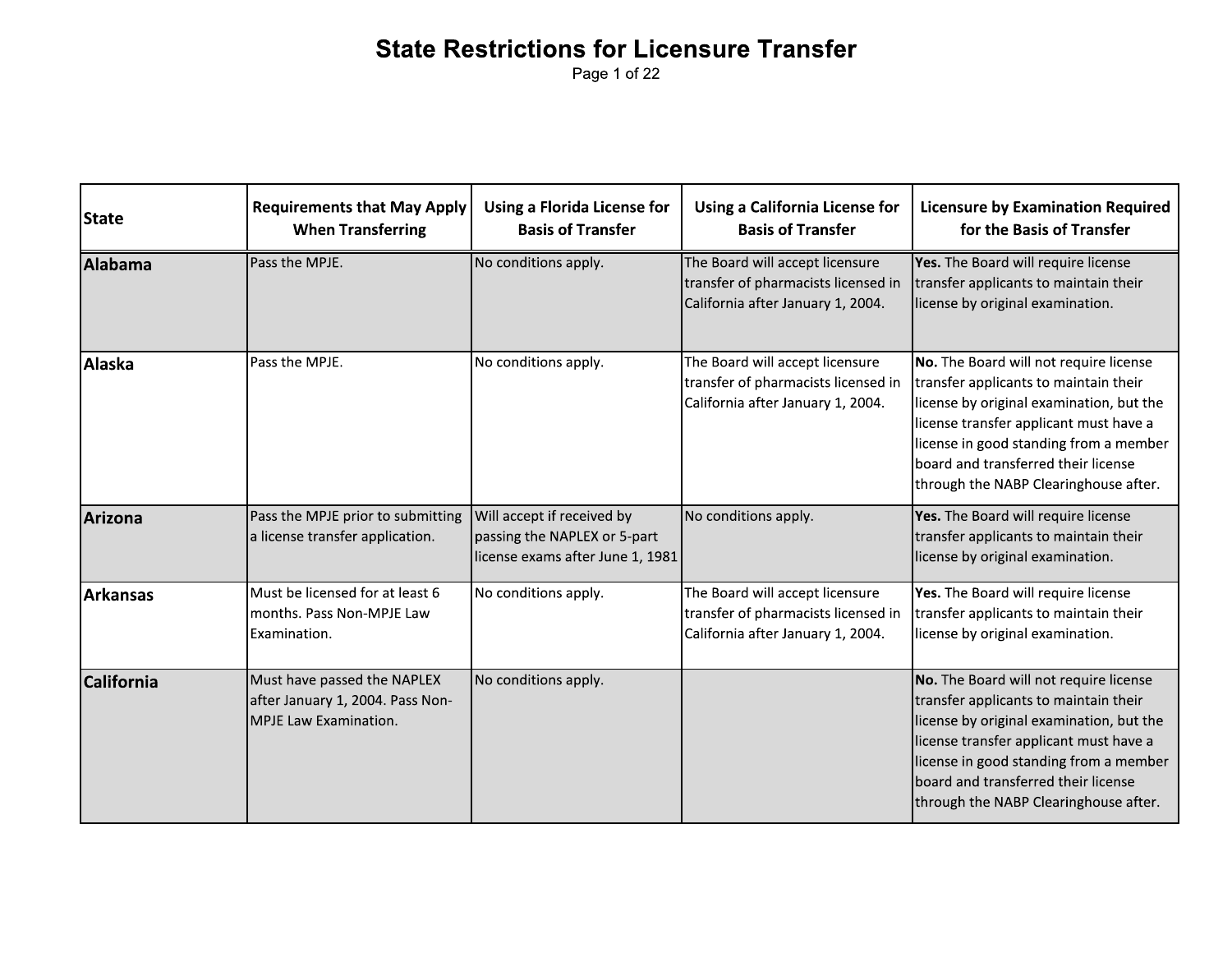Page 2 of 22

| <b>State</b>                | <b>Requirements that May Apply</b><br><b>When Transferring</b>                                                     | <b>Using a Florida License for</b><br><b>Basis of Transfer</b>                                                                                                                           | <b>Using a California License for</b><br><b>Basis of Transfer</b>                                                                                                                                                                                                                                                                    | <b>Licensure by Examination Required</b><br>for the Basis of Transfer                                                                                                                                                                                                                           |
|-----------------------------|--------------------------------------------------------------------------------------------------------------------|------------------------------------------------------------------------------------------------------------------------------------------------------------------------------------------|--------------------------------------------------------------------------------------------------------------------------------------------------------------------------------------------------------------------------------------------------------------------------------------------------------------------------------------|-------------------------------------------------------------------------------------------------------------------------------------------------------------------------------------------------------------------------------------------------------------------------------------------------|
| Colorado                    | Must be licensed for at least one<br>year. Pass the MPJE prior to<br>submitting a license transfer<br>application. | Will accept license transfer<br>those individuals who were<br>licensed in Florida prior to that<br>state using the NAPLEX<br>the applicant took the Florida<br>they were first licensed. | Will accept license transfer those<br>individuals who were licensed in<br>California prior to that state using<br>the NAPLEX examination. It is<br>examination. It is assumed that assumed that the applicant took<br>the California state specific<br>state specific examination when examination when they were first<br>licensed. | No. The Board will not require license<br>transfer applicants to maintain their<br>license by original examination, but the<br>license transfer applicant must have a<br>license in good standing from a member<br>board and transferred their license<br>through the NABP Clearinghouse after. |
| <b>Connecticut</b>          | Pass the MPJE.                                                                                                     | No conditions apply.                                                                                                                                                                     | The Board will accept licensure<br>transfer of pharmacists licensed in<br>California after January 1, 2004.                                                                                                                                                                                                                          | Yes. The Board will require license<br>transfer applicants to maintain their<br>license by original examination.                                                                                                                                                                                |
| <b>Delaware</b>             | Pass the MPJE.                                                                                                     | The Board will accept a Florida<br>license for basis of transfer, but<br>will also require that the<br>applicant adhere to passing a<br>nationally recognized exam.                      | The Board will accept licensure<br>transfer of pharmacists licensed in<br>California after January 1, 2004.                                                                                                                                                                                                                          | No. The Board will not require license<br>transfer applicants to maintain their<br>license by original examination, but the<br>license transfer applicant must have a<br>license in good standing from a member<br>board and transferred their license<br>through the NABP Clearinghouse after. |
| <b>District of Columbia</b> | Pass the MPJE and DC<br>Examination.                                                                               | No conditions apply.                                                                                                                                                                     | Contact licensing Board.                                                                                                                                                                                                                                                                                                             | No. The Board will not require license<br>transfer applicants to maintain their<br>license by original examination, but the<br>license transfer applicant must have a<br>license in good standing from a member<br>board and transferred their license<br>through the NABP Clearinghouse after. |
| Florida                     | Passed a nationally recognized<br>exam. Pass the MPJE.                                                             | No conditions apply.                                                                                                                                                                     | The Board will accept licensure<br>transfer of pharmacists licensed in<br>California after January 1, 2004.                                                                                                                                                                                                                          | No. The Board will not require license<br>transfer applicants to maintain their<br>license by original examination, but the<br>license transfer applicant must have a<br>license in good standing from a member<br>board and transferred their license<br>through the NABP Clearinghouse after. |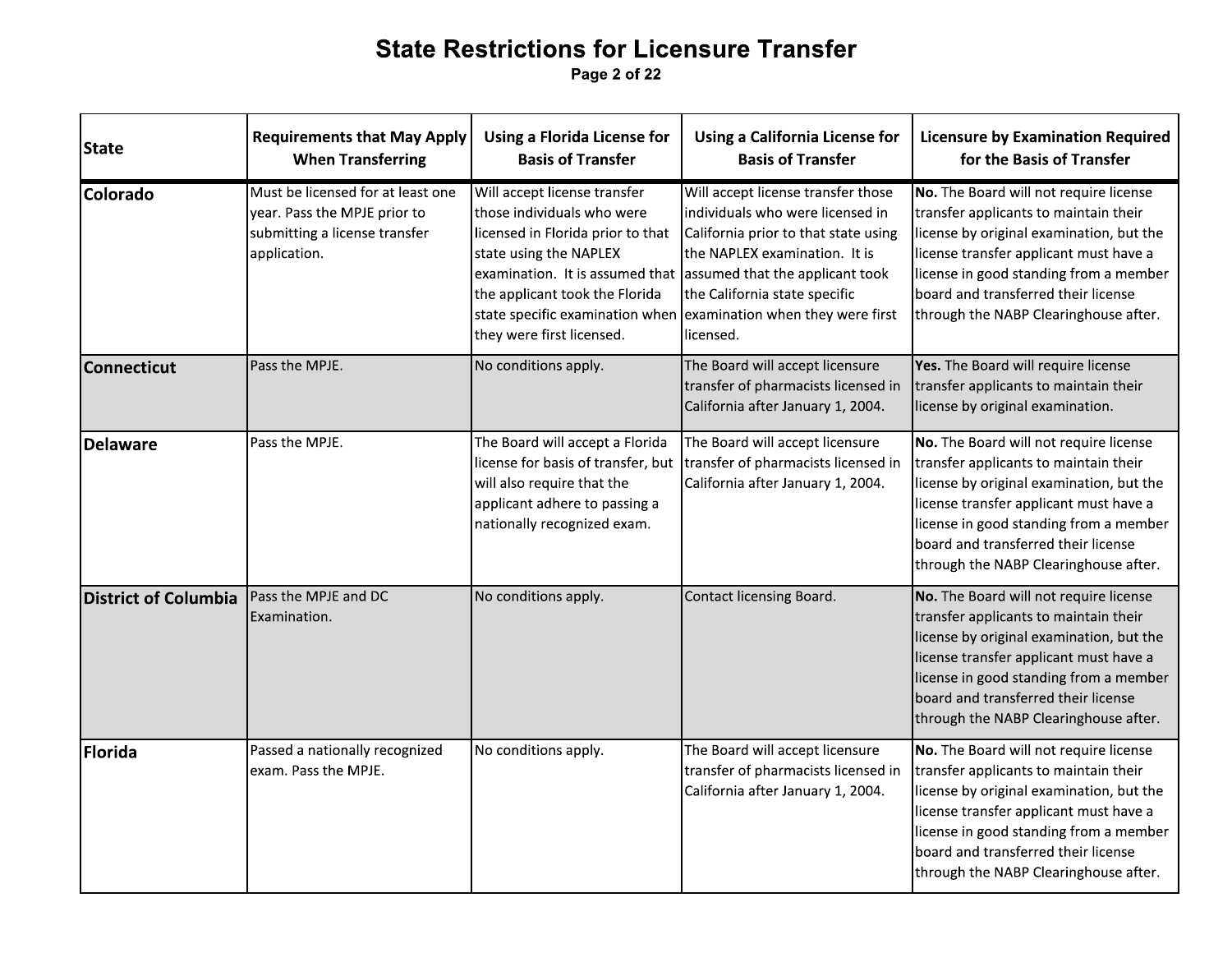|                 | <b>State Restrictions for Licensure Transfer</b><br>Page 3 of 22 |                                                                |                                                                                                             |                                                                                                                                                                                                                                                                                                 |  |  |  |
|-----------------|------------------------------------------------------------------|----------------------------------------------------------------|-------------------------------------------------------------------------------------------------------------|-------------------------------------------------------------------------------------------------------------------------------------------------------------------------------------------------------------------------------------------------------------------------------------------------|--|--|--|
| State           | <b>Requirements that May Apply</b><br><b>When Transferring</b>   | <b>Using a Florida License for</b><br><b>Basis of Transfer</b> | <b>Using a California License for</b><br><b>Basis of Transfer</b>                                           | <b>Licensure by Examination Required</b><br>for the Basis of Transfer                                                                                                                                                                                                                           |  |  |  |
| Georgia         | Pass the MPJE and a practical<br>examination.                    | No conditions apply.                                           | The Board will accept licensure<br>transfer of pharmacists licensed in<br>California after January 1, 2004. | Yes. The Board will require license<br>transfer applicants to maintain their<br>license by original examination.                                                                                                                                                                                |  |  |  |
| <b>Hawaii</b>   | Pass the MPJE.                                                   | No conditions apply.                                           | The Board will accept licensure<br>transfer of pharmacists licensed in<br>California after January 1, 2004. | No. The Board will not require license<br>transfer applicants to maintain their<br>license by original examination, but the<br>license transfer applicant must have a<br>license in good standing from a member<br>board and transferred their license<br>through the NABP Clearinghouse after. |  |  |  |
| Idaho           |                                                                  | No conditions apply.                                           | The Board will accept licensure<br>transfer of pharmacists licensed in<br>California after January 1, 2004. | No. The Board will not require license<br>transfer applicants to maintain their<br>license by original examination, but the<br>license transfer applicant must have a<br>license in good standing from a member<br>board and transferred their license<br>through the NABP Clearinghouse after. |  |  |  |
| <b>Illinois</b> | Pass the MPJE.                                                   | No conditions apply.                                           | The Board will accept licensure<br>transfer of pharmacists licensed in<br>California after January 1, 2004. | No. The Board will not require license<br>transfer applicants to maintain their<br>license by original examination, but the<br>license transfer applicant must have a<br>license in good standing from a member<br>board and transferred their license<br>through the NABP Clearinghouse after. |  |  |  |
| Indiana         | Pass the MPJE.                                                   | No conditions apply.                                           | The Board will accept licensure<br>transfer of pharmacists licensed in<br>California after January 1, 2004. | No. The Board will not require license<br>transfer applicants to maintain their<br>license by original examination, but the<br>license transfer applicant must have a<br>license in good standing from a member<br>board and transferred their license<br>through the NABP Clearinghouse after. |  |  |  |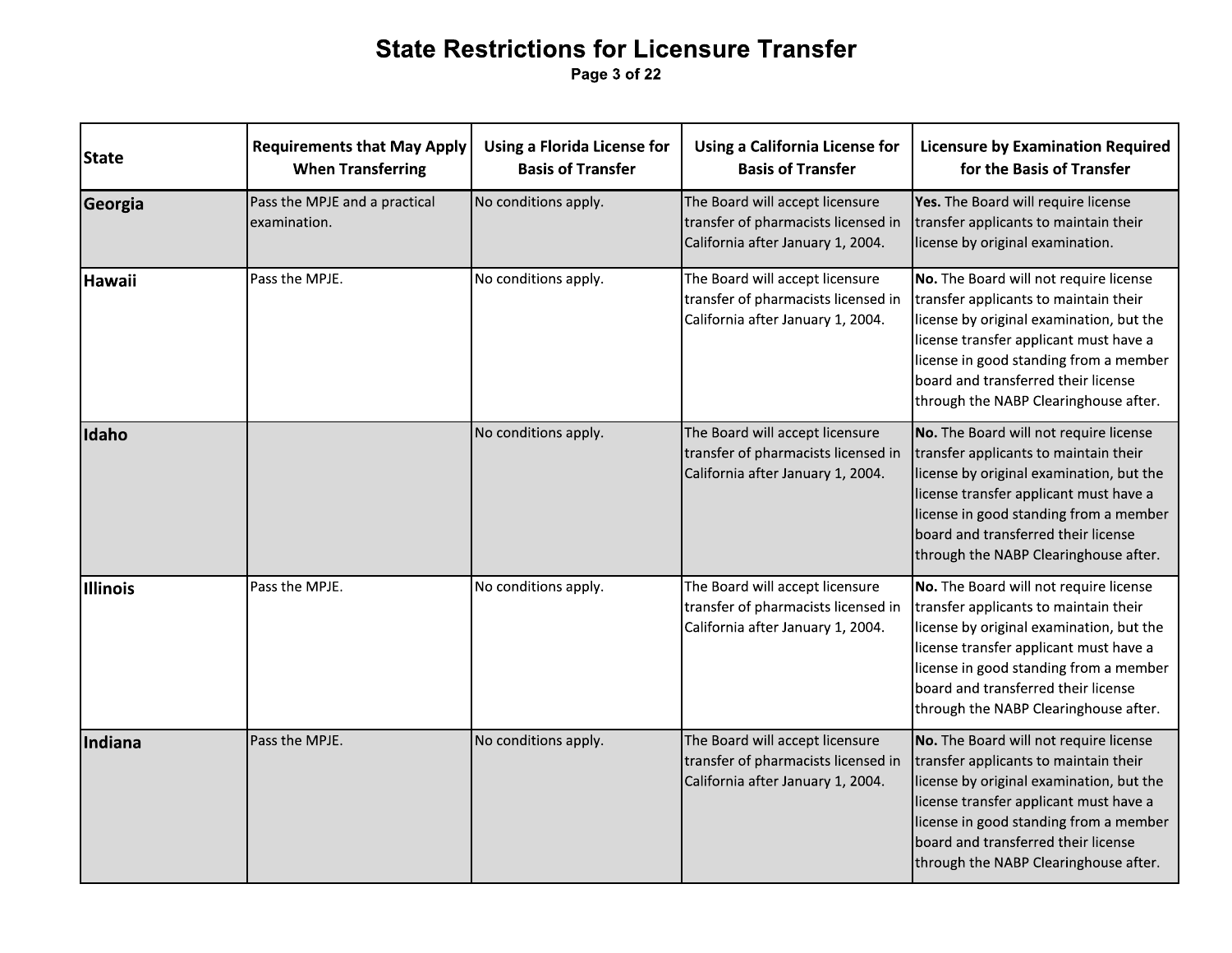| <b>State</b> | <b>Requirements that May Apply</b><br><b>When Transferring</b>       | <b>Using a Florida License for</b><br><b>Basis of Transfer</b>                                                                                              | <b>Using a California License for</b><br><b>Basis of Transfer</b>                                           | <b>Licensure by Examination Required</b><br>for the Basis of Transfer                                                                                                                                                                                                                           |
|--------------|----------------------------------------------------------------------|-------------------------------------------------------------------------------------------------------------------------------------------------------------|-------------------------------------------------------------------------------------------------------------|-------------------------------------------------------------------------------------------------------------------------------------------------------------------------------------------------------------------------------------------------------------------------------------------------|
| lowa         | Pass the MPJE.                                                       | No conditions apply.                                                                                                                                        | The Board will accept licensure<br>transfer of pharmacists licensed in<br>California after January 1, 2004. | Yes. The Board will require license<br>transfer applicants to maintain their<br>license by original examination.                                                                                                                                                                                |
| Kansas       | Pass the MPJE.                                                       | No conditions apply.                                                                                                                                        | The Board will accept licensure<br>transfer of pharmacists licensed in<br>California after January 1, 2004. | No. The Board will not require license<br>transfer applicants to maintain their<br>license by original examination, but the<br>license transfer applicant must have a<br>license in good standing from a member<br>board and transferred their license<br>through the NABP Clearinghouse after. |
| Kentucky     | Pass the MPJE prior to submitting<br>a license transfer application. | The Board will accept licensure<br>transfer of pharmacists licensed<br>in Florida after June 26, 1979.                                                      | The Board will accept licensure<br>transfer of pharmacists licensed in<br>California after January 1, 2004. | No. The Board will not require license<br>transfer applicants to maintain their<br>license by original examination, but the<br>license transfer applicant must have a<br>license in good standing from a member<br>board and transferred their license<br>through the NABP Clearinghouse after. |
| Louisiana    | Pass the MPJE.                                                       | No conditions apply.                                                                                                                                        | The Board will accept licensure<br>transfer of pharmacists licensed in<br>California after January 1, 2004. | Yes. The Board will require license<br>transfer applicants to maintain their<br>license by original examination.                                                                                                                                                                                |
| Maine        | Pass the MPJE prior to submitting<br>a license transfer application. | Will accept a Florida license for<br>basis of transfer, but also<br>require that the applicant<br>adhere to the same 12-year rule<br>that Florida requires. | The Board will accept licensure<br>transfer of pharmacists licensed in<br>California after January 1, 2004. | No. The Board will not require license<br>transfer applicants to maintain their<br>license by original examination, but the<br>license transfer applicant must have a<br>license in good standing from a member<br>board and transferred their license<br>through the NABP Clearinghouse after. |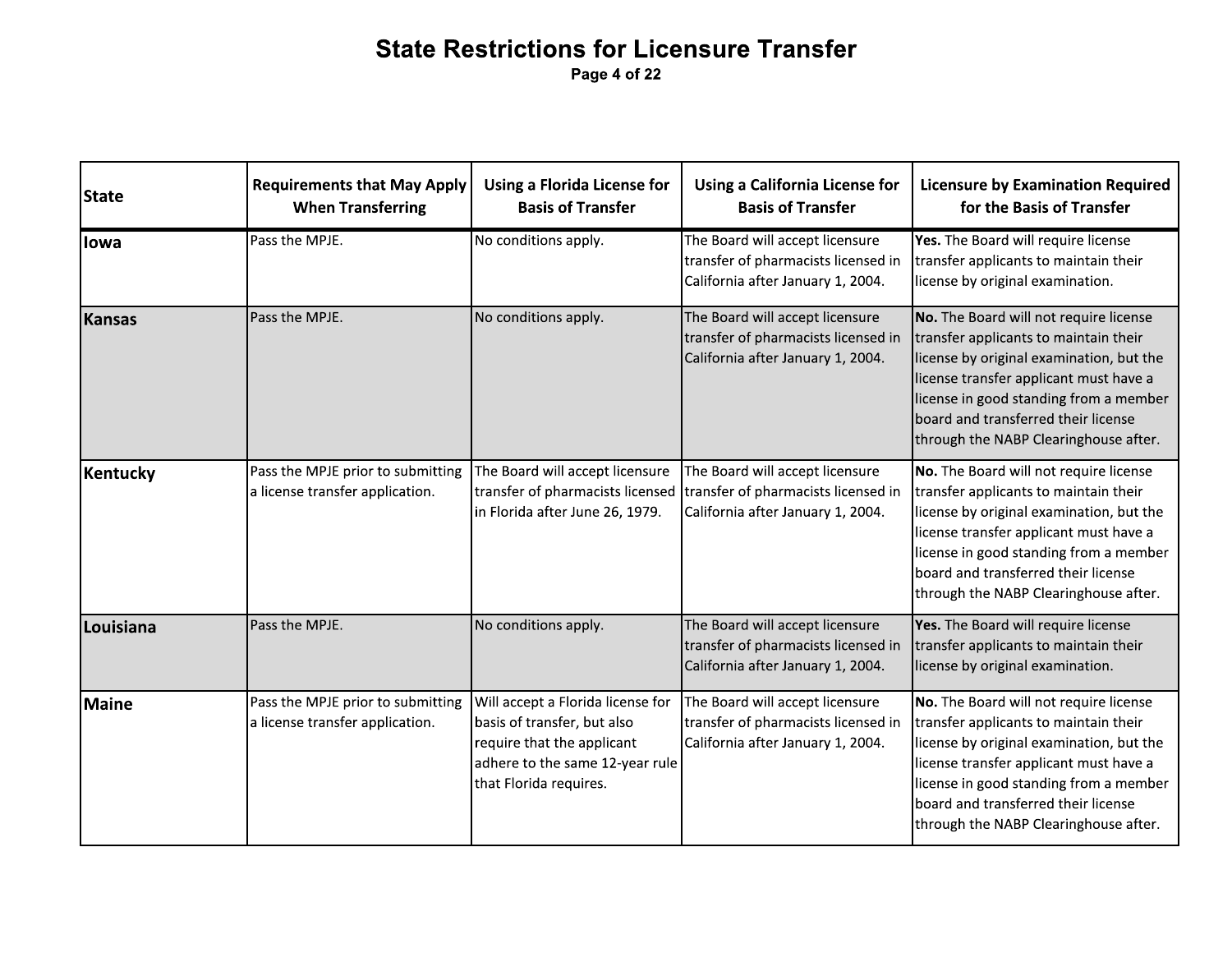**Requirements that May Apply Using a Florida License for Using a California License for Licensure by Examination Required State Basis of Transfer When Transferring Basis of Transfer** for the Basis of Transfer Must have 520 hours of active No conditions apply. The Board will accept licensure No. The Board will not require license Maryland practice after graduation. Pass the transfer of pharmacists licensed in transfer applicants to maintain their MPJE. California after January 1, 2004. license by original examination, but the license transfer applicant must have a license in good standing from a member board and transferred their license through the NABP Clearinghouse after. Pass the MPJE. No conditions apply. No conditions apply. No. The Board will not require license **Massachusetts** transfer applicants to maintain their license by original examination, but the license transfer applicant must have a license in good standing from a member board and transferred their license through the NABP Clearinghouse after. Michigan Pass the MPJE prior to submitting No conditions apply. Contact licensing Board. No. The Board will not require license a license transfer application. transfer applicants to maintain their license by original examination, but the license transfer applicant must have a license in good standing from a member board and transferred their license through the NABP Clearinghouse after. No conditions apply. No conditions apply. Pass the MPJE. No. The Board will not require license Minnesota transfer applicants to maintain their license by original examination, but the license transfer applicant must have a license in good standing from a member board and transferred their license through the NABP Clearinghouse after.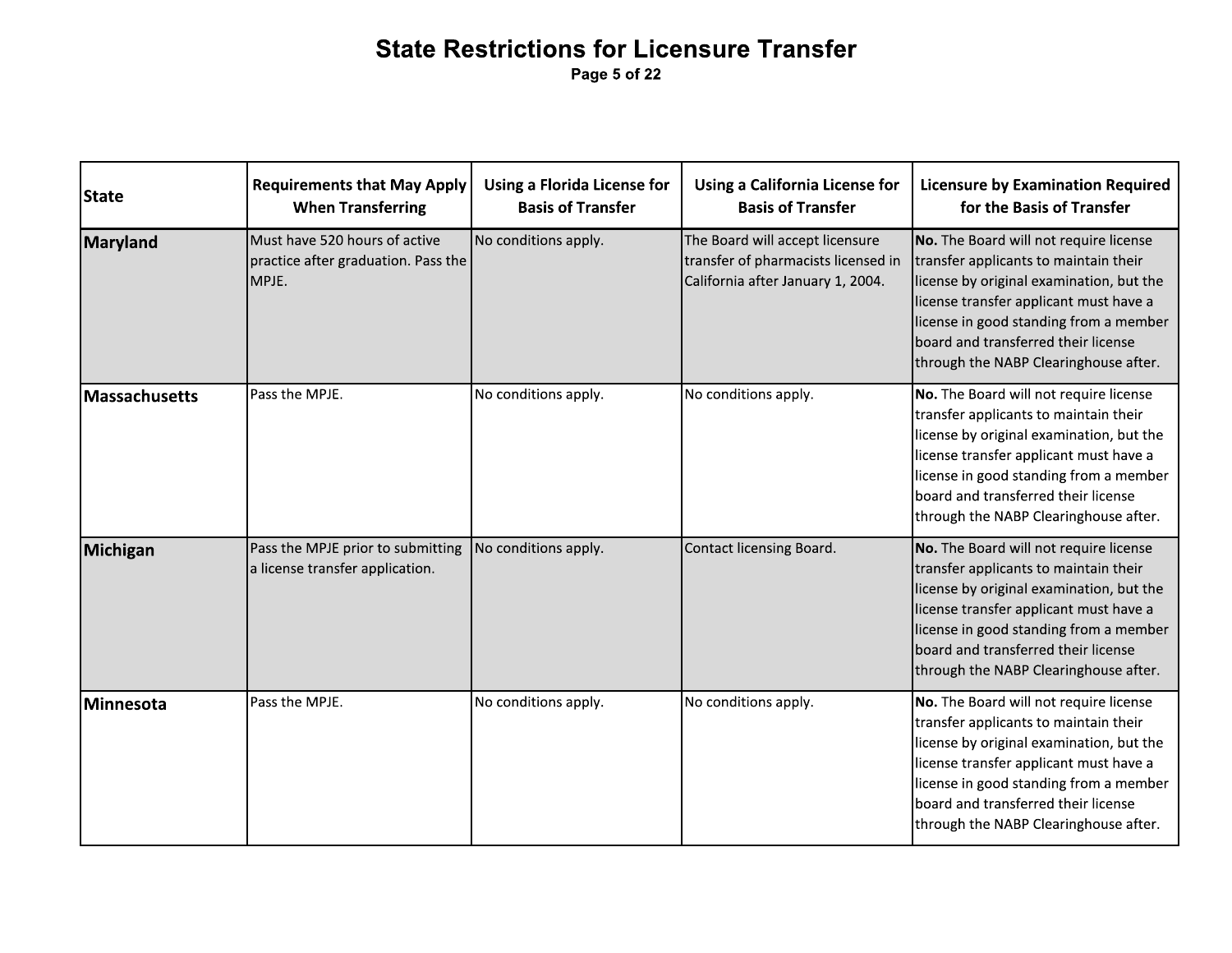Page 6 of 22

| State       | <b>Requirements that May Apply</b><br><b>When Transferring</b>                                            | <b>Using a Florida License for</b><br><b>Basis of Transfer</b> | <b>Using a California License for</b><br><b>Basis of Transfer</b>                                           | <b>Licensure by Examination Required</b><br>for the Basis of Transfer                                                                                                                                                                                                                           |
|-------------|-----------------------------------------------------------------------------------------------------------|----------------------------------------------------------------|-------------------------------------------------------------------------------------------------------------|-------------------------------------------------------------------------------------------------------------------------------------------------------------------------------------------------------------------------------------------------------------------------------------------------|
| Mississippi | Pass the MPJE.                                                                                            | No conditions apply.                                           | The Board will accept licensure<br>transfer of pharmacists licensed in<br>California after January 1, 2004. | No. The Board will not require license<br>transfer applicants to maintain their<br>license by original examination, but the<br>license transfer applicant must have a<br>license in good standing from a member<br>board and transferred their license<br>through the NABP Clearinghouse after. |
| Missouri    | Must have completed an<br>internship similar to that required<br>by the Missouri Board. Pass the<br>MPJE. | No conditions apply.                                           | The Board will accept licensure<br>transfer of pharmacists licensed in<br>California after January 1, 2004. | No. The Board will not require license<br>transfer applicants to maintain their<br>license by original examination, but the<br>license transfer applicant must have a<br>license in good standing from a member<br>board and transferred their license<br>through the NABP Clearinghouse after. |
| Montana     | Pass the MPJE.                                                                                            | No conditions apply.                                           | The Board will accept licensure<br>transfer of pharmacists licensed in<br>California after January 1, 2004. | No. The Board will not require license<br>transfer applicants to maintain their<br>license by original examination, but the<br>license transfer applicant must have a<br>license in good standing from a member<br>board and transferred their license<br>through the NABP Clearinghouse after. |
| Nebraska    | Pass the MPJE prior to submitting<br>a license transfer application.                                      | No conditions apply.                                           | The Board will accept licensure<br>transfer of pharmacists licensed in<br>California after January 1, 2004. | No. The Board will not require license<br>transfer applicants to maintain their<br>license by original examination, but the<br>license transfer applicant must have a<br>license in good standing from a member<br>board and transferred their license<br>through the NABP Clearinghouse after. |
| Nevada      | Pass the MPJE.                                                                                            | No conditions apply.                                           | The Board will accept licensure<br>transfer of pharmacists licensed in<br>California after January 1, 2004. | Yes. The Board will require license<br>transfer applicants to maintain their<br>license by original examination.                                                                                                                                                                                |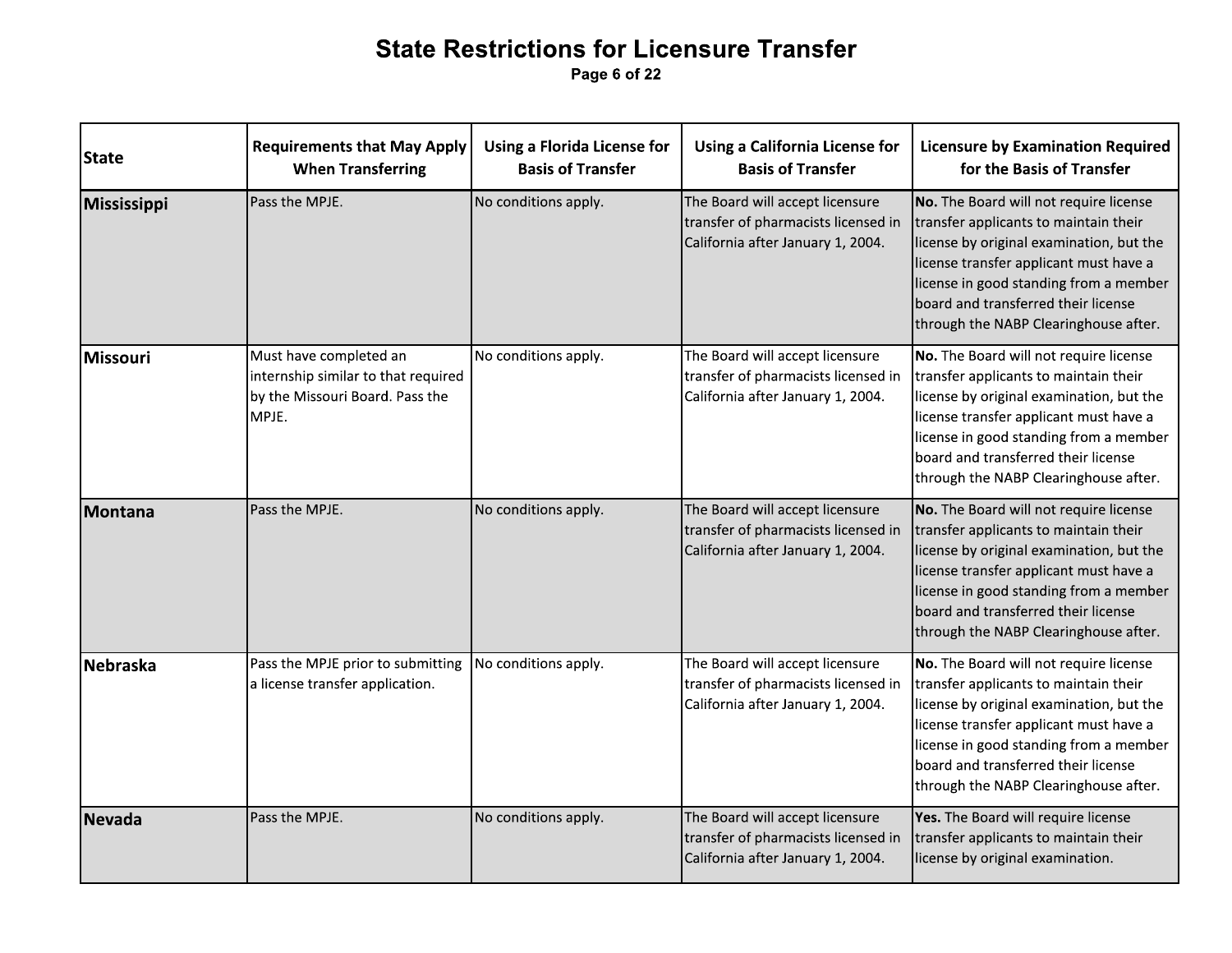Page 7 of 22

| <b>State</b>         | <b>Requirements that May Apply</b><br><b>When Transferring</b>                                           | <b>Using a Florida License for</b><br><b>Basis of Transfer</b> | <b>Using a California License for</b><br><b>Basis of Transfer</b>                                                                                                                                                                                              | <b>Licensure by Examination Required</b><br>for the Basis of Transfer                                                                                                                                                                                                                                                                |
|----------------------|----------------------------------------------------------------------------------------------------------|----------------------------------------------------------------|----------------------------------------------------------------------------------------------------------------------------------------------------------------------------------------------------------------------------------------------------------------|--------------------------------------------------------------------------------------------------------------------------------------------------------------------------------------------------------------------------------------------------------------------------------------------------------------------------------------|
| <b>New Hampshire</b> | Pass the MPJE.                                                                                           | No conditions apply.                                           | The Board will accept licensure<br>transfer of pharmacists licensed in<br>California after January 1, 2004.                                                                                                                                                    | Yes. The Board will require license<br>transfer applicants to maintain their<br>license by original examination.                                                                                                                                                                                                                     |
| <b>New Jersey</b>    | Must have 1,500 active practice<br>hours within two years prior to<br>licensure transfer. Pass the MPJE. | No conditions apply.                                           | No conditions apply.                                                                                                                                                                                                                                           | Yes. The Board will require license<br>transfer applicants to maintain their<br>license by original examination.                                                                                                                                                                                                                     |
| New Mexico           | Pass the MPJE.                                                                                           | No conditions apply.                                           | The Board will accept licensure<br>transfer of pharmacists licensed in<br>California after January 1, 2004.                                                                                                                                                    | Yes. The Board will require license<br>transfer applicants to maintain their<br>license by original examination.                                                                                                                                                                                                                     |
| <b>New York</b>      | Pass the MPJE.                                                                                           | No conditions apply.                                           | The Board will accept licensure<br>transfer of pharmacists licensed in<br>California after January 1, 2004.<br>transfer applicants licensed in<br>California prior to Jan 1, 2004 but<br>will require applicants to take and<br>pass both the NAPLEX and MPJE. | No. The Board will not require license<br>transfer applicants to maintain their<br>license by original examination, but the<br>The Board will also accept licensure license transfer applicant must have a<br>license in good standing from a member<br>board and transferred their license<br>through the NABP Clearinghouse after. |
| North Carolina       | Pass the MPJE prior to submitting<br>a license transfer application.                                     | No conditions apply.                                           | The Board will accept licensure<br>transfer of pharmacists licensed in<br>California after January 1, 2004.                                                                                                                                                    | Yes. The Board will require license<br>transfer applicants to maintain their<br>license by original examination.                                                                                                                                                                                                                     |
| <b>North Dakota</b>  | Pass the MPJE.                                                                                           | No conditions apply.                                           | The Board will accept licensure<br>transfer of pharmacists licensed in<br>California after January 1, 2004.                                                                                                                                                    | No. The Board will not require license<br>transfer applicants to maintain their<br>license by original examination, but the<br>license transfer applicant must have a<br>license in good standing from a member<br>board and transferred their license<br>through the NABP Clearinghouse after.                                      |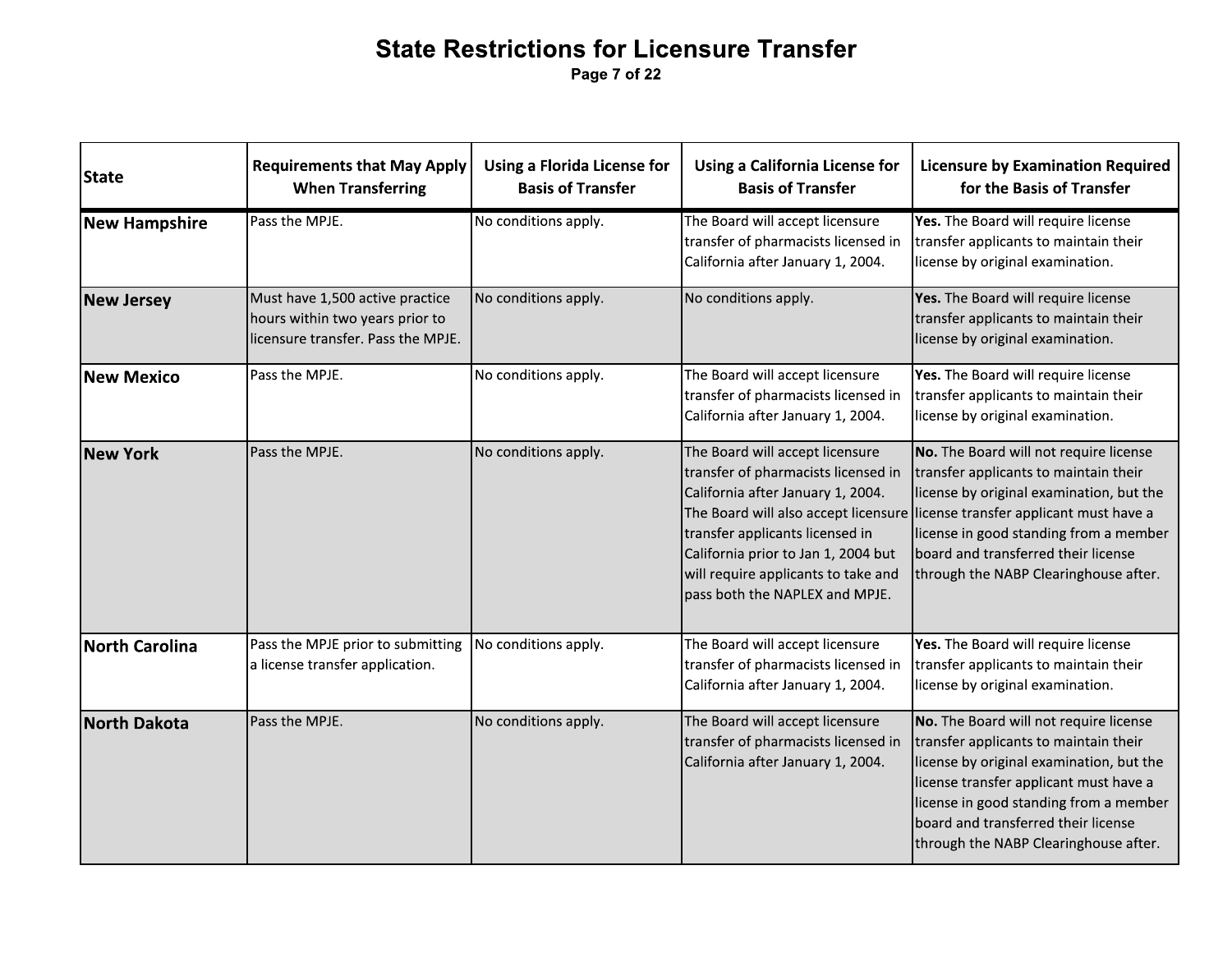|                    |                                                                                                                                                                                                                                                                        | Page 8 of 22                                                                                                                             |                                                                                                             | <b>State Restrictions for Licensure Transfer</b>                                                                                                                                                                                                                                                |  |  |  |  |  |  |
|--------------------|------------------------------------------------------------------------------------------------------------------------------------------------------------------------------------------------------------------------------------------------------------------------|------------------------------------------------------------------------------------------------------------------------------------------|-------------------------------------------------------------------------------------------------------------|-------------------------------------------------------------------------------------------------------------------------------------------------------------------------------------------------------------------------------------------------------------------------------------------------|--|--|--|--|--|--|
| <b>State</b>       | <b>Requirements that May Apply</b><br><b>When Transferring</b>                                                                                                                                                                                                         | <b>Using a Florida License for</b><br><b>Basis of Transfer</b>                                                                           | <b>Using a California License for</b><br><b>Basis of Transfer</b>                                           | <b>Licensure by Examination Required</b><br>for the Basis of Transfer                                                                                                                                                                                                                           |  |  |  |  |  |  |
| <b>Ohio</b>        | Standards at the discretion of the No conditions apply.<br>Board.                                                                                                                                                                                                      |                                                                                                                                          | The Board will accept licensure<br>transfer of pharmacists licensed in<br>California after January 1, 2004. | No. The Board will not require license<br>transfer applicants to maintain their<br>license by original examination, but the<br>license transfer applicant must have a<br>license in good standing from a member<br>board and transferred their license<br>through the NABP Clearinghouse after. |  |  |  |  |  |  |
| <b>Oklahoma</b>    | Pass the MPJE.                                                                                                                                                                                                                                                         | No conditions apply.                                                                                                                     | Contact licensing board.                                                                                    | Yes. The Board will require license<br>transfer applicants to maintain their<br>license by original examination.                                                                                                                                                                                |  |  |  |  |  |  |
| <b>Oregon</b>      | Must be licensed for one year. The No conditions apply.<br>Board may grant permission to<br>applicants licensed less than one<br>year if they are working in an<br>approved residency program. Pass<br>the MPJE prior to submitting a<br>license transfer application. |                                                                                                                                          | The Board will accept licensure<br>transfer of pharmacists licensed in<br>California after January 1, 2004. | No. The Board will not require license<br>transfer applicants to maintain their<br>license by original examination, but the<br>license transfer applicant must have a<br>license in good standing from a member<br>board and transferred their license<br>through the NABP Clearinghouse after. |  |  |  |  |  |  |
| Pennsylvania       | Pass the MPJE, unless licensed<br>prior to January 26, 1983, or have<br>taken the Federal Drug Law<br>Examination for the license being<br>used as the basis for transfer.                                                                                             | Will allow Florida pharmacists<br>licensed by examination to<br>reciprocate if the NAPLEX or<br>NABPLEX was taken after June<br>26, 1979 | The Board will accept licensure<br>transfer of pharmacists licensed in<br>California after January 1, 2004. | No. The Board will not require license<br>transfer applicants to maintain their<br>license by original examination, but the<br>license transfer applicant must have a<br>license in good standing from a member<br>board and transferred their license<br>through the NABP Clearinghouse after. |  |  |  |  |  |  |
| <b>Puerto Rico</b> | Pass Non-MPJE Law Examination.                                                                                                                                                                                                                                         | No conditions apply.                                                                                                                     | Contact licensing board.                                                                                    | No. The Board will not require license<br>transfer applicants to maintain their<br>license by original examination, but the<br>license transfer applicant must have a<br>license in good standing from a member<br>board and transferred their license<br>through the NABP Clearinghouse after. |  |  |  |  |  |  |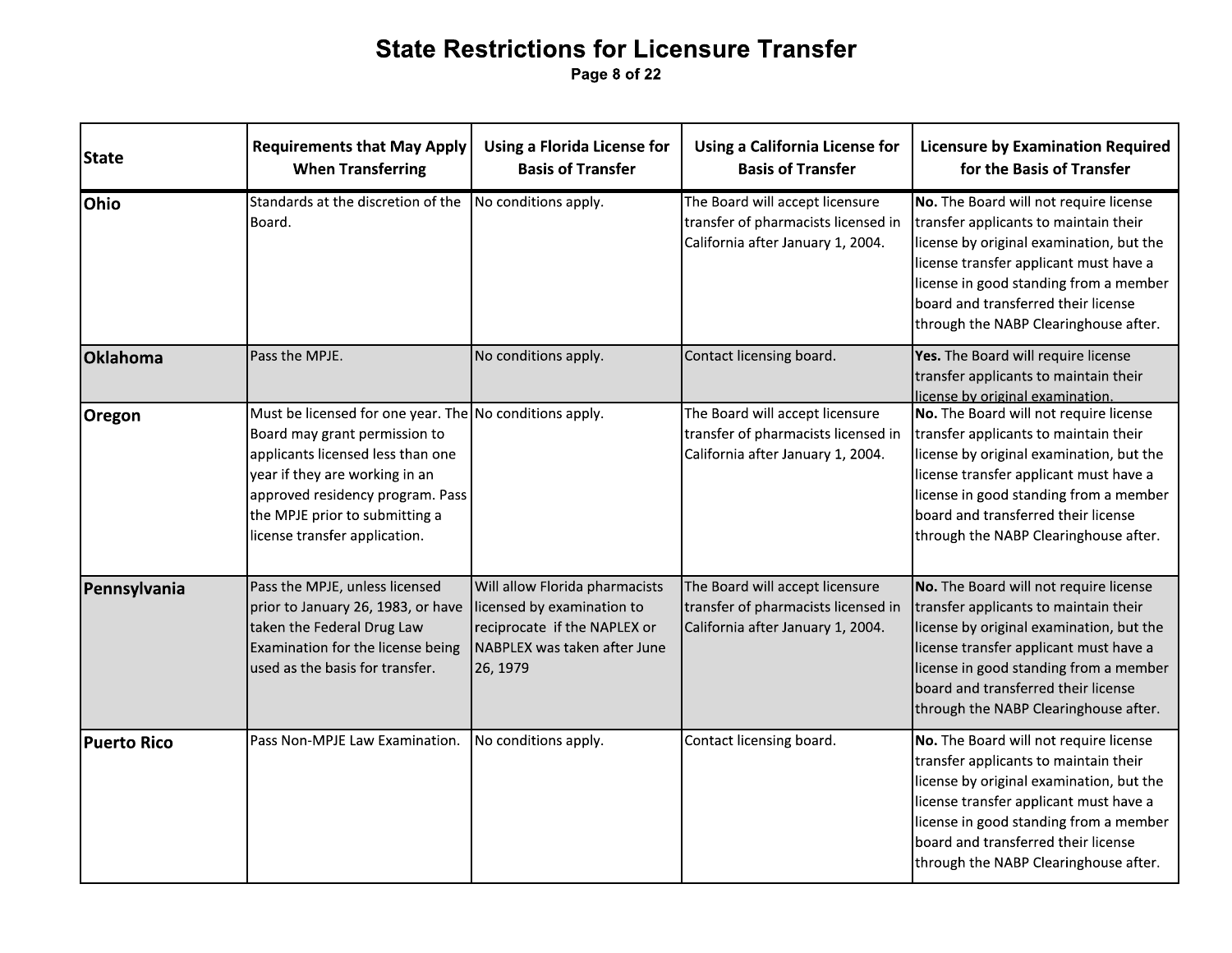Page 9 of 22

| <b>State</b>          | <b>Requirements that May Apply</b><br><b>When Transferring</b>       | <b>Using a Florida License for</b><br><b>Basis of Transfer</b> | <b>Using a California License for</b><br><b>Basis of Transfer</b>                                           | <b>Licensure by Examination Required</b><br>for the Basis of Transfer                                                                                                                                                                                                                           |
|-----------------------|----------------------------------------------------------------------|----------------------------------------------------------------|-------------------------------------------------------------------------------------------------------------|-------------------------------------------------------------------------------------------------------------------------------------------------------------------------------------------------------------------------------------------------------------------------------------------------|
| <b>Rhode Island</b>   | Pass the MPJE prior to submitting<br>a license transfer application. | No conditions apply.                                           | The Board will accept licensure<br>transfer of pharmacists licensed in<br>California after January 1, 2004. | No. The Board will not require license<br>transfer applicants to maintain their<br>license by original examination, but the<br>license transfer applicant must have a<br>license in good standing from a member<br>board and transferred their license<br>through the NABP Clearinghouse after. |
| <b>South Carolina</b> | Pass the MPJE.                                                       | No conditions apply.                                           | The Board will accept licensure<br>transfer of pharmacists licensed in<br>California after January 1, 2004. | Yes. The Board will require license<br>transfer applicants to maintain their<br>license by original examination.                                                                                                                                                                                |
| South Dakota          | Must be licensed for one year.<br>Pass the MPJE.                     | No conditions apply.                                           | The Board will accept licensure<br>transfer of pharmacists licensed in<br>California after January 1, 2004. | No. The Board will not require license<br>transfer applicants to maintain their<br>license by original examination, but the<br>license transfer applicant must have a<br>license in good standing from a member<br>board and transferred their license<br>through the NABP Clearinghouse after. |
| <b>Tennessee</b>      | Must be licensed for one year.<br>Pass the MPJE.                     | No conditions apply.                                           | The Board will accept licensure<br>transfer of pharmacists licensed in<br>California after January 1, 2004. | No. The Board will not require license<br>transfer applicants to maintain their<br>license by original examination, but the<br>license transfer applicant must have a<br>license in good standing from a member<br>board and transferred their license<br>through the NABP Clearinghouse after. |
| <b>Texas</b>          | Pass the MPJE.                                                       | No conditions apply.                                           | The Board will accept licensure<br>transfer of pharmacists licensed in<br>California after January 1, 2004. | No. The Board will not require license<br>transfer applicants to maintain their<br>license by original examination, but the<br>license transfer applicant must have a<br>license in good standing from a member<br>board and transferred their license<br>through the NABP Clearinghouse after. |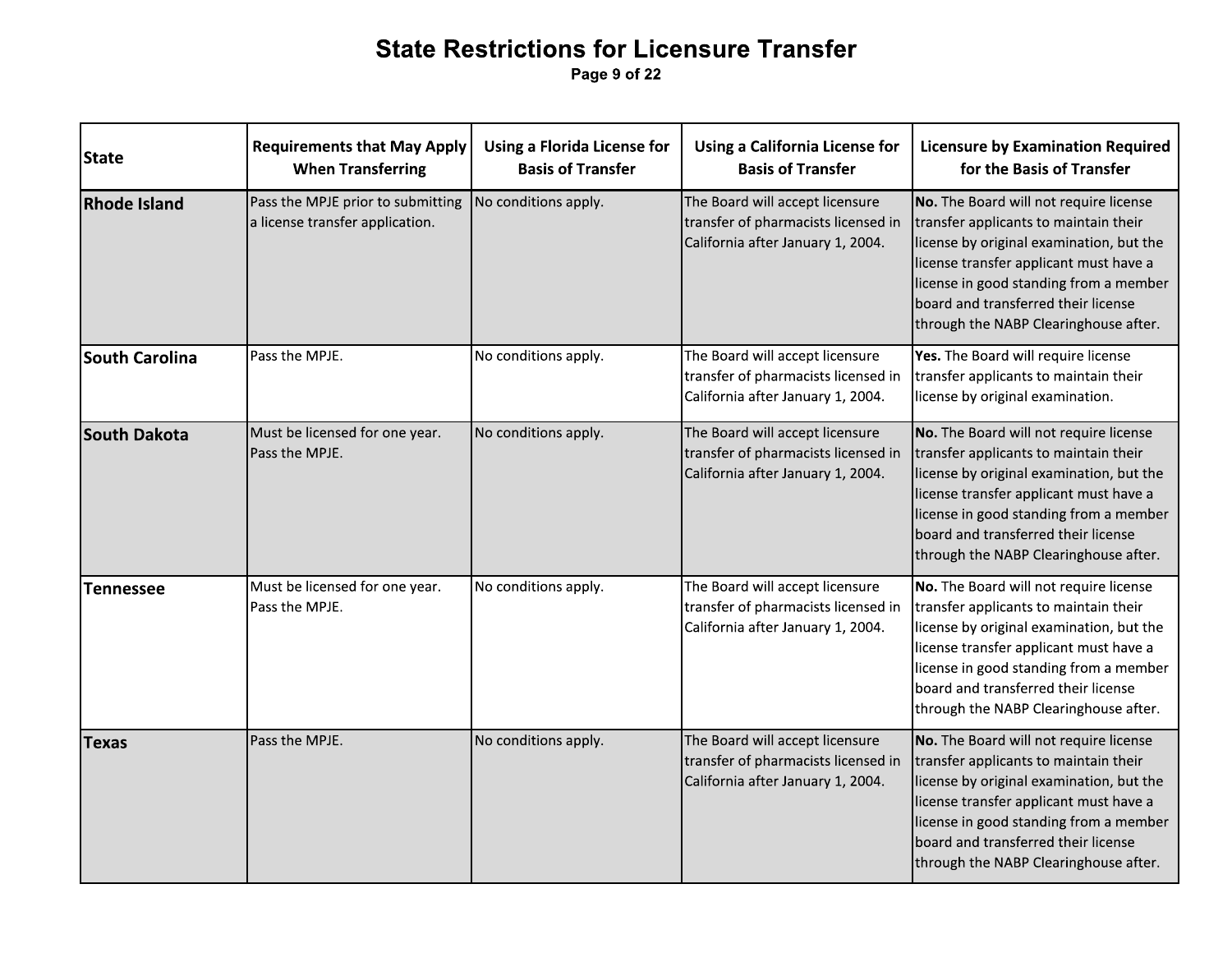Page 10 of 22

| <b>State</b>          | <b>Requirements that May Apply</b><br><b>When Transferring</b>               | <b>Using a Florida License for</b><br><b>Basis of Transfer</b> | <b>Using a California License for</b><br><b>Basis of Transfer</b>                                           | <b>Licensure by Examination Required</b><br>for the Basis of Transfer                                                                                                                                                                                                                           |
|-----------------------|------------------------------------------------------------------------------|----------------------------------------------------------------|-------------------------------------------------------------------------------------------------------------|-------------------------------------------------------------------------------------------------------------------------------------------------------------------------------------------------------------------------------------------------------------------------------------------------|
| <b>Utah</b>           | Pass the MPJE prior to submitting<br>a license transfer application.         | No conditions apply.                                           | No conditions apply.                                                                                        | No. The Board will not require license<br>transfer applicants to maintain their<br>license by original examination, but the<br>license transfer applicant must have a<br>license in good standing from a member<br>board and transferred their license<br>through the NABP Clearinghouse after. |
| Vermont               | Contact the Vermont Board of<br>Pharmacy for requirements.                   | No conditions apply.                                           | The Board will accept licensure<br>transfer of pharmacists licensed in<br>California after January 1, 2004. | No. The Board will not require license<br>transfer applicants to maintain their<br>license by original examination, but the<br>license transfer applicant must have a<br>license in good standing from a member<br>board and transferred their license<br>through the NABP Clearinghouse after. |
| <b>Virgin Islands</b> | Must be licensed and actively<br>practicing as a pharmacist for one<br>year. | Contact licensing board.                                       | Contact licensing Board.                                                                                    | No. The Board will not require license<br>transfer applicants to maintain their<br>license by original examination, but the<br>license transfer applicant must have a<br>license in good standing from a member<br>board and transferred their license<br>through the NABP Clearinghouse after. |
| <b>Virginia</b>       | Pass the MPJE.                                                               | No conditions apply.                                           | The Board will accept licensure<br>transfer of pharmacists licensed in<br>California after January 1, 2004. | No. The Board will not require license<br>transfer applicants to maintain their<br>license by original examination, but the<br>license transfer applicant must have a<br>license in good standing from a member<br>board and transferred their license<br>through the NABP Clearinghouse after. |